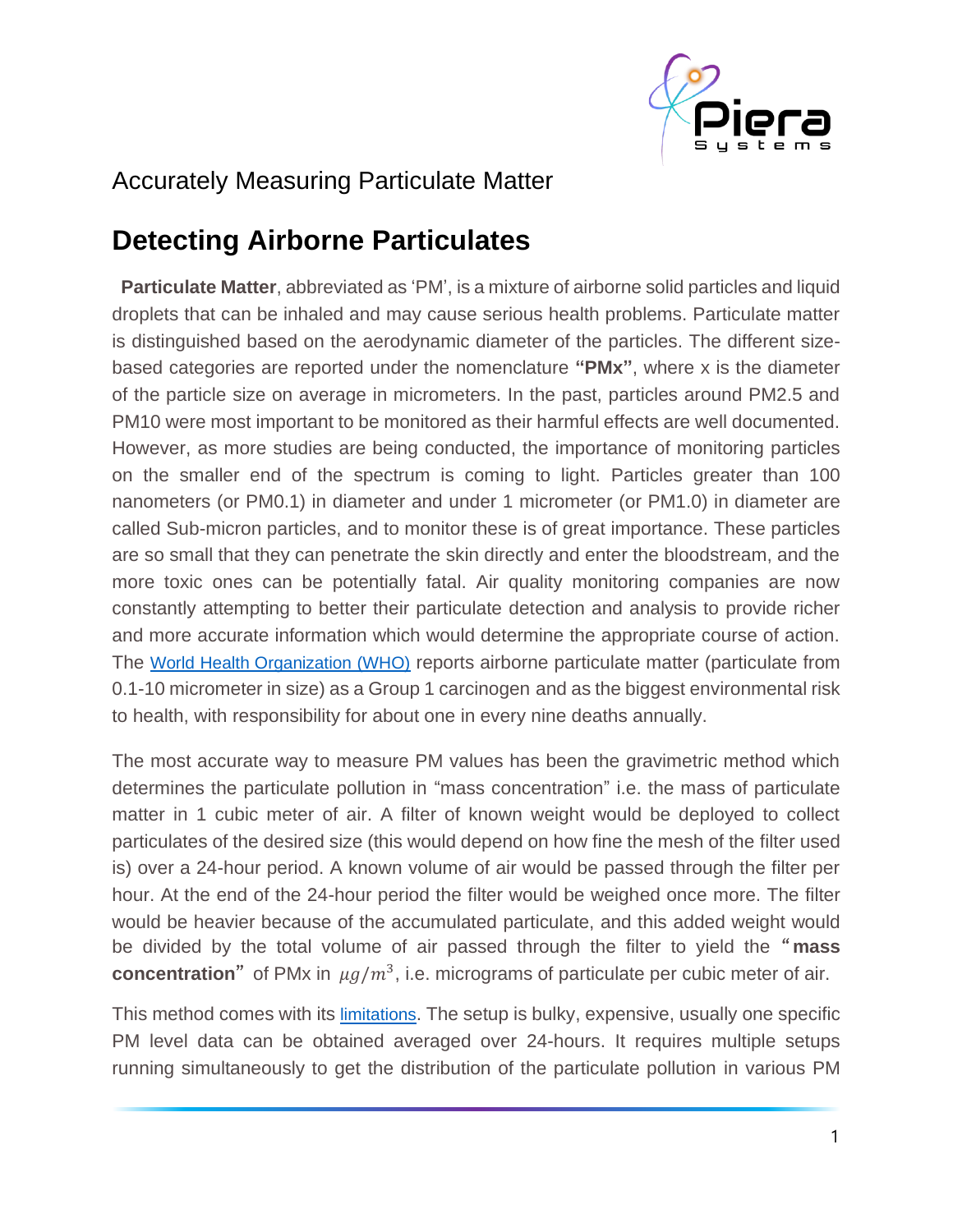

levels, which is far from being cost-effective. Also, the method is not for real-time monitoring, inapplicable for tracking changes in air quality affected by many factors such as humidity, temperature, air currents, traffic, etc. throughout the day.

Therefore, real-time optical particle counters (OPCs or dust sensors) have become the standard means for measuring air quality as they are the most cost-effective and are easy to use. Moreover, these sensors are quite small, which makes integrating them into other air-treatment appliances such as air purifiers and air conditioners easy. These sensors are usually based on the principle of light scattering. There is an air chamber in the sensor module takes in ambient air containing particulates, and they are subjected to a light beam (Infrared, or laser). A photodiode converts scattered light scattered by the particulates (photon packets) into a voltage signal, which can be translated into meaningful data. However, the low-cost light scattering type particulate sensors are using LPO (Low-Pulse Occupancy) time measurement technology, effectively measuring opacity of particles in a certain sampling time rather than counting individual particles. The manufacturers rely heavily on algorithms to estimate various sized particulate concentration (usually just PM2.5 and PM10) with questionable accuracy and yet, it is not enough to overcome the inherent limitations of hardware itself.

# **Piera Systems Technology**

Our Intelligent Particle Sensor Module, **"Piera-1"** is an optoelectrical sensor also based on laser scattering. For processing Piera-1 utilizes our **"PCIC"** (Particle Counting Integrated Circuit), a derivation of an ASIC originally developed for photon-counting live X-ray image data processing (3 granted US patents). The working principle is identical in a sense that the microchip is capable of processing tiny currents resulting from scattered photons off of obstacles whether they are airborne particles or organic materials. The PCIC can identify different sized particles and their concentration by directly counting pulses of different levels of photon energy, featuring superior accuracy, resolution and true real-time data acquisition compared to existing sensors based on the LPO technique.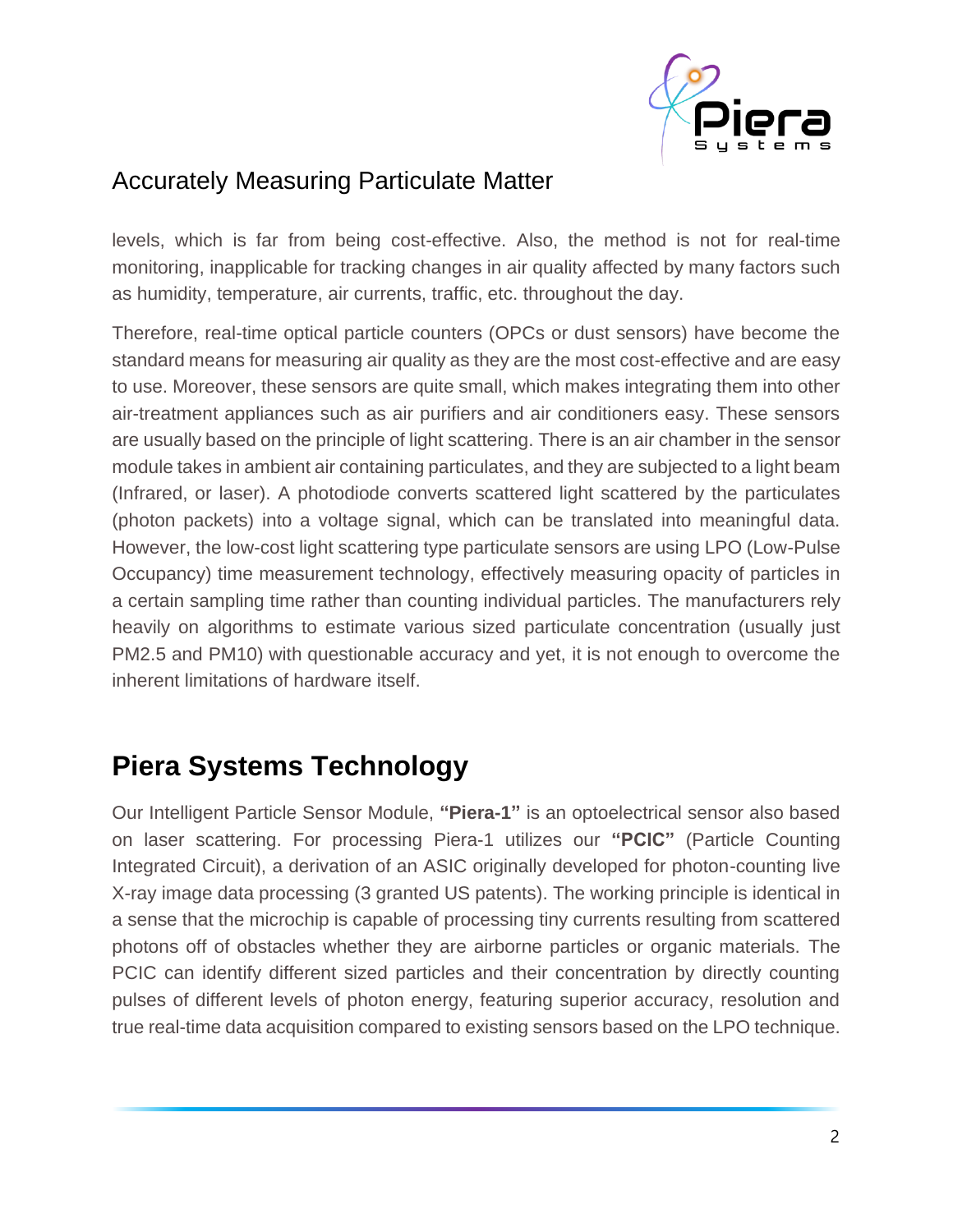

# **Particles of** various sizes Reported opacity Sampling time Detection threshold



## Accurately Measuring Particulate Matter

Approximation of particle occupancy

Particle data in 5 size-based categorizations

Figure 1. conventional LPO Time measurement technology (left) vs. direct particle-counting technology (right) of Piera Systems

#### **PCIC**



Figure 2.  $2^{nd}$  generation PCIC (QFN – 32 pins 5mm x 5mm) and its test board

Our state-of-the-art ASIC is capable of sampling and processing a much smaller signal from the photodiode at least 1,000 times faster (in a given time frame) than the existing sensors' which operate at less than 1kHz. Such high-speed sampling is essential to ensure minimal meaningful data loss. Unlike any other sensor's processor, the PCIC has been designed to have extremely high SNR (Signal-to-Noise Ratio), effectively cancelling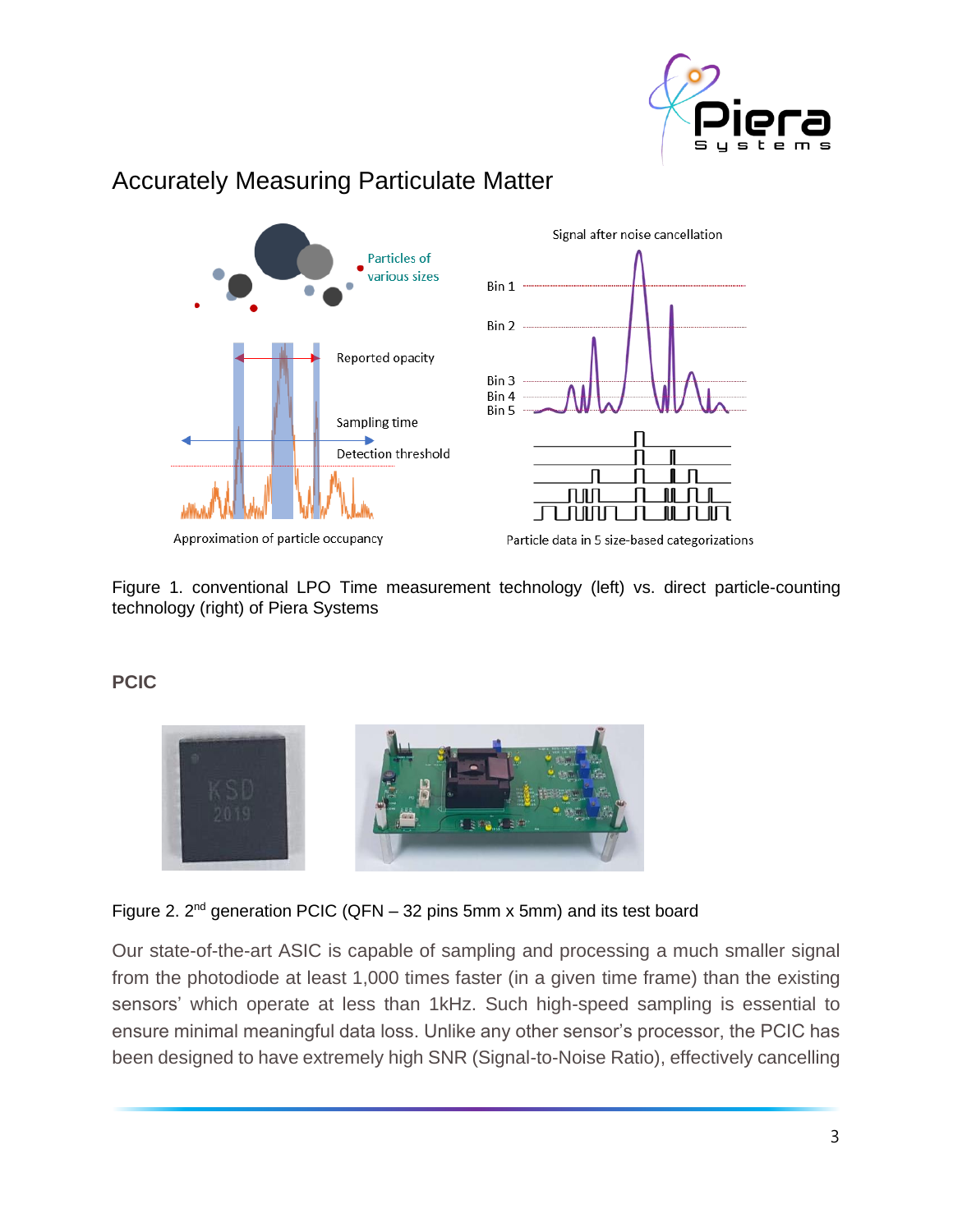

out common noise by using zero-bias differential amps – capable of correctly detecting small signals otherwise hidden in the noise. Moreover, the PCIC determines particulates based on 3 distinct pieces of information: width, absolute amplitude, and number of signals. The resulting data goes to 5 programmable discriminators (bins) for a size & count based categorization of the particulates (future versions will support up to 9). Compared to the LPO time measurement that relies only on pulse width information, the PCIC can deliver at least 100% more accurate and reliable particulate count data with more than 2 times faster overall speed.

The PCIC has 16-bit parallel digital outputs for 5 different sized particulate count data, and an analog output directly from the analog front-end. The chip is manufactured on a mixed-signal 180nm standard process with 1-poly 8-metal at a leading semiconductor foundry (Global Foundries). It is small (5mm x 5mm) and can easily be integrated with existing sensor modules.



#### **IPS: Piera-1**

Figure 3. Piera-1 (4.1cm x 1.4cm) and its block diagram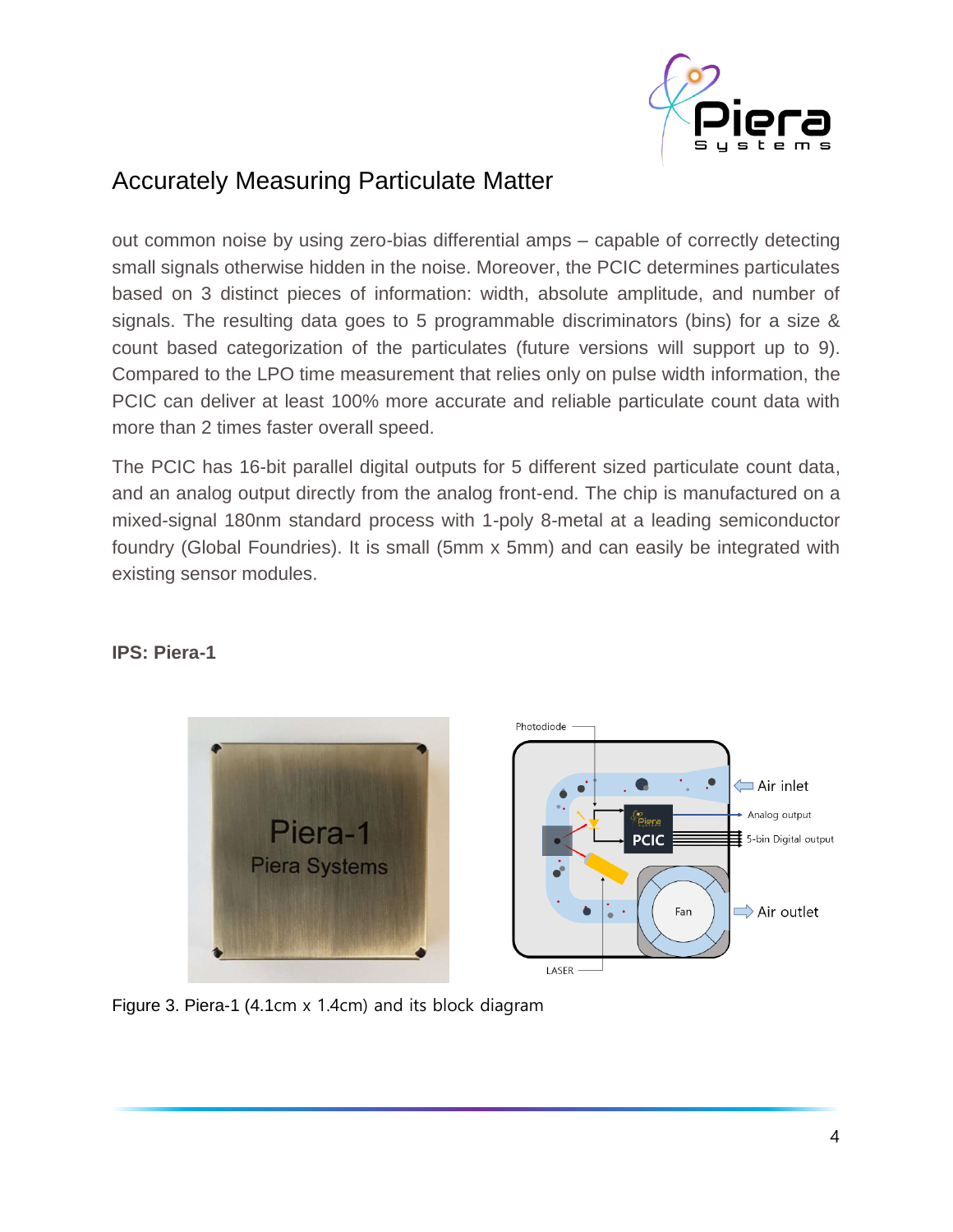

Air flows through the air chamber as the particulate matter travels through it and out the other side. The particles pass through the laser beam which is angled appropriately so that the scattered photons are received by the photomultiplier (or photodiode). It is then converted to a mass/number concentration through PCIC and algorithms proprietary to Piera Systems. Each of the 5 programmable bins of PCIC can be customized and calibrated to simultaneously output 5 different types of number/mass concentration data within a desired range, anywhere from <0.1  $\mu$ m -10 $\mu$ m. PCIC, a fully integrated chip makes the Piera-1's circuit board much smaller compared to other sensors that use discrete components (more than 8 passive components and 3-5 active components). Using PCIC on Piera-1 provides huge advantages in terms of manufacturing cost due to drastically reduced number of required through-holes on the PCB. By eliminating most of the discrete components, Piera-1 has better noise immunity – much less susceptible to error induced by parasitic resistance and capacitance (overall noise reduction: 20-30%), and features low power consumption (~20mA compared to >65mA).

Piera-1 operates on 5V, and supports UART and I2C communication. Applicable to air quality monitoring, vape/smoke detection, spectrum analyzer for noxious gases and more.

#### **Summary of Technology**

- 1. Intuitive direct-particle counting methodology more than 100% faster overall performance
- 2. High resolution and minimal data loss due to at least 1,000x faster sampling, noise cancellation circuitry
- 3. Extremely accurate real-time particulate data available in 5 simultaneous sizebased categorizations
- 4. Low manufacturing cost, high reliability, ultra low power consumption

Together PCIC and Piera-1 ensure users have the power to monitor whatever PM levels they need with the highest accuracy and resolution in real-time. The data can be used in